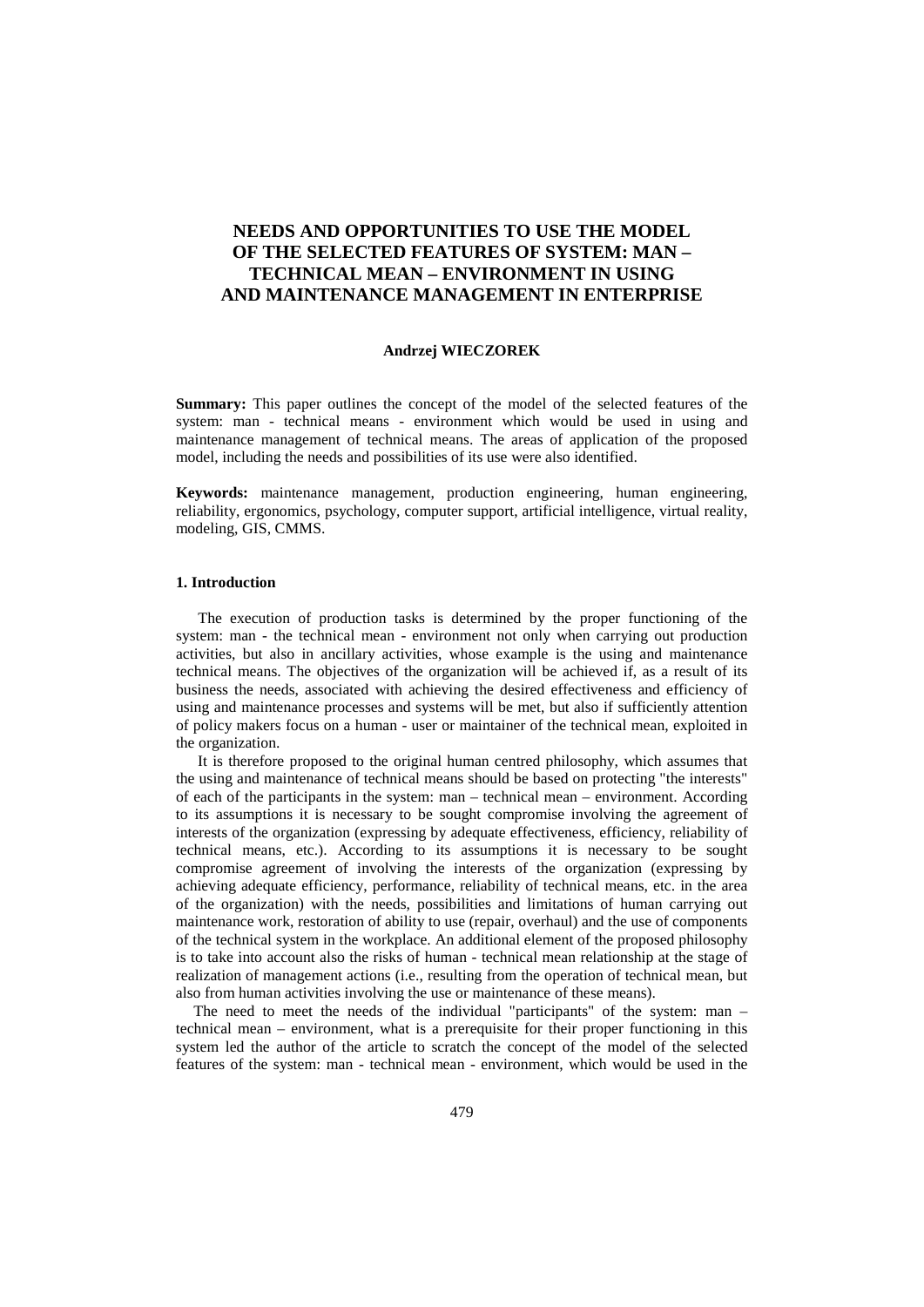using and maintenance management of technical means. Moreover the areas of application of the proposed model, including the needs and possibilities of its use were also indicated.

## **2. Characteristics of the model of the selected features of the system: human technical mean - environment**

Defending sufficiently "interests" of each participant of the system: man - technical mean - environment, in accordance with the assumptions of human centered philosophy, is possible only by recognition of knowledge about the organization, particularly those related to the activities in the area of using and maintenance of technical means but also the knowledge of man, leading basic activities (production) or an ancillary activity by such means. Therefore, the creation of a rational basis of the philosophy in question requires a critical look at the paradigms, which are a component of the knowledge about exploitation of technical means, but also to those produced in other fields of knowledge derived from the technical sciences and management ones. Ensuring the "fit" of human to exploited technical mean, under the assumptions also requires a review of the state of knowledge, derived from the sciences on human and also demands critical look at engineering knowledge from the perspective of this knowledge; in recent years a significant element in the development of research on the man's role - user or maintainer of technical mean has become the use of models of human engineering type, allowing to show human participation, as a structural component of the tasks performed in the system. Assessing the degree of fit human into the system: technical mean - environment should be accompanied among other by an insight into areas of knowledge such as anthropology, ergonomics (including human engineering), psychology (including engineering, cognitive, developmental, emotion, motivation, cultural), industrial gerontology and other. The result of research should be the most advanced knowledge, obtained, derived from the theories of those disciplines. On their basis, as well as current knowledge from management sciences it is possible to develop the original complex model of the selected features of the system: man – technical mean – environment, which will be support decision making at the stages: planning and execution of using and maintenance tasks of technical means and will take into account also needs, opportunities and risks for humans in addition to the needs of only a technical mean. Thanks to acquisition of mentioned knowledge and on its basis by the development of the original model of the selected features of the system: man - technical mean - environment, and its application in the planning and execution of using and maintenance tasks of technical means there will be possible more effective identification of needs, possibilities and limitations of a particular human having specific psychophysical condition and the definition of threads in relationship: human - technical mean will be more precise. Among the maintenance tasks for technical means that you can indicate to the execution of on the stage of planning of maintenance tasks based on: data, information and knowledge provided through the use of the model it is possible to distinguish:

- proactive tasks (restoring technical mean prior to the boundary conditions (scheduled restoration tasks), disposing of specific elements prior to the boundary conditions for it, planned scrapping of the element, irrespective of its use (scheduled discards tasks), actions carried out as a result of evaluation of technical elements),
- alternative actions (searching for hidden damage, component redesign etc., deliberate decision on the admission of failure).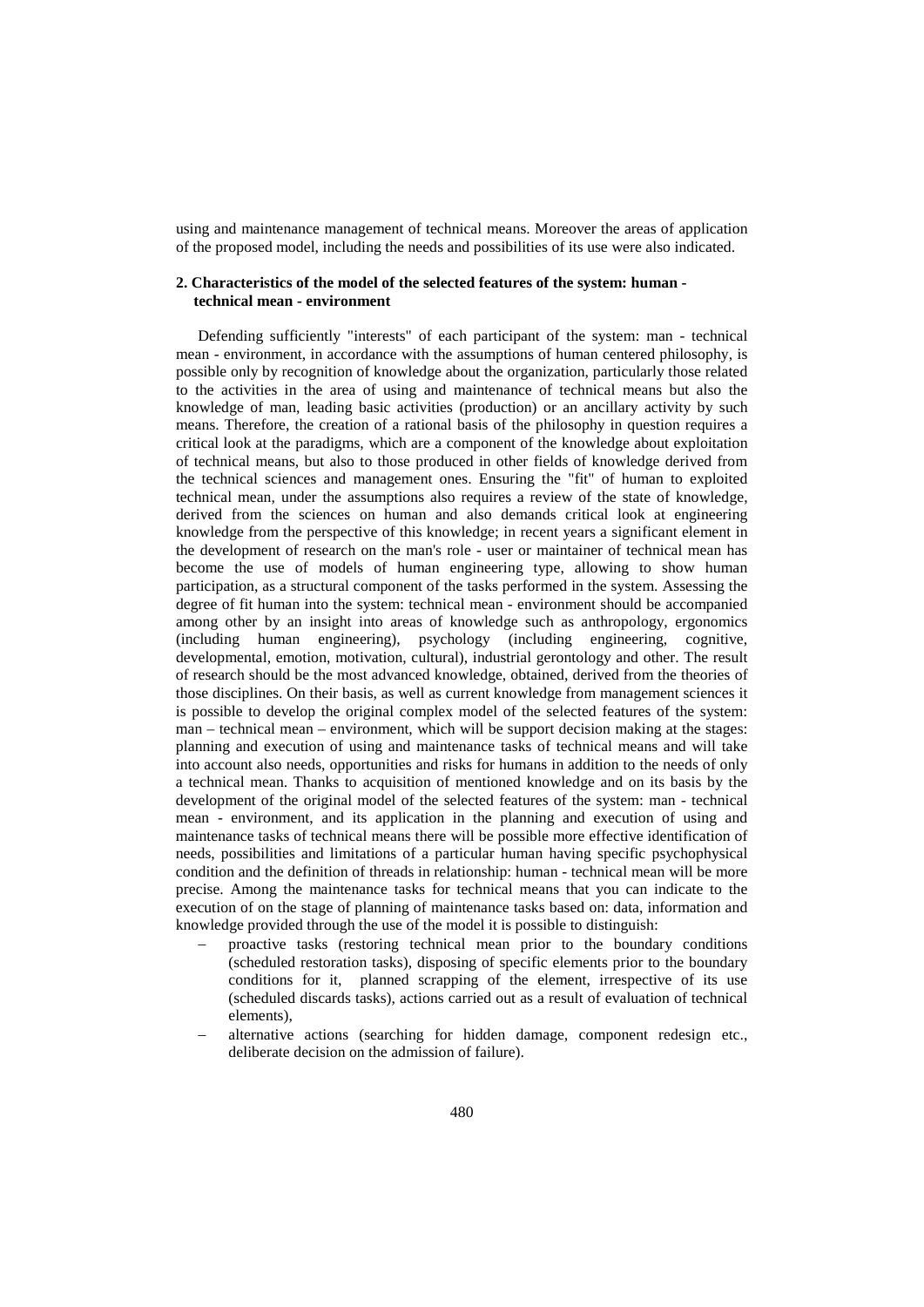This model is complementary to the conventional model solutions, dominated mainly by the features - the characteristics of the technical mean) of human characteristics. It should use the elements of the basic management model, shown in fig. 2. This model in the general form is shown in fig. 1.



Fig. 1. Model of the system: human – technical mean – environment



Fig. 2. General model of management [1]

If the exploitation is under consideration, the term "maintenance strategy" should be understood means any generalized strategy (breakdown maintenance, preventive maintenance, predictive maintenance; all these strategies were described in [2]) or any maintenance philosophy. The proposed human centred philosophy should include the elements, which are also contained in the other well-known and widely used philosophies:

- maintenance philosophies it is proposed that human centred philosophy first of all includes the elements of RCM (Reliability Centred Maintenance) philosophy, described in [3, 5, 6, 7, 9],
- − other like human resource management.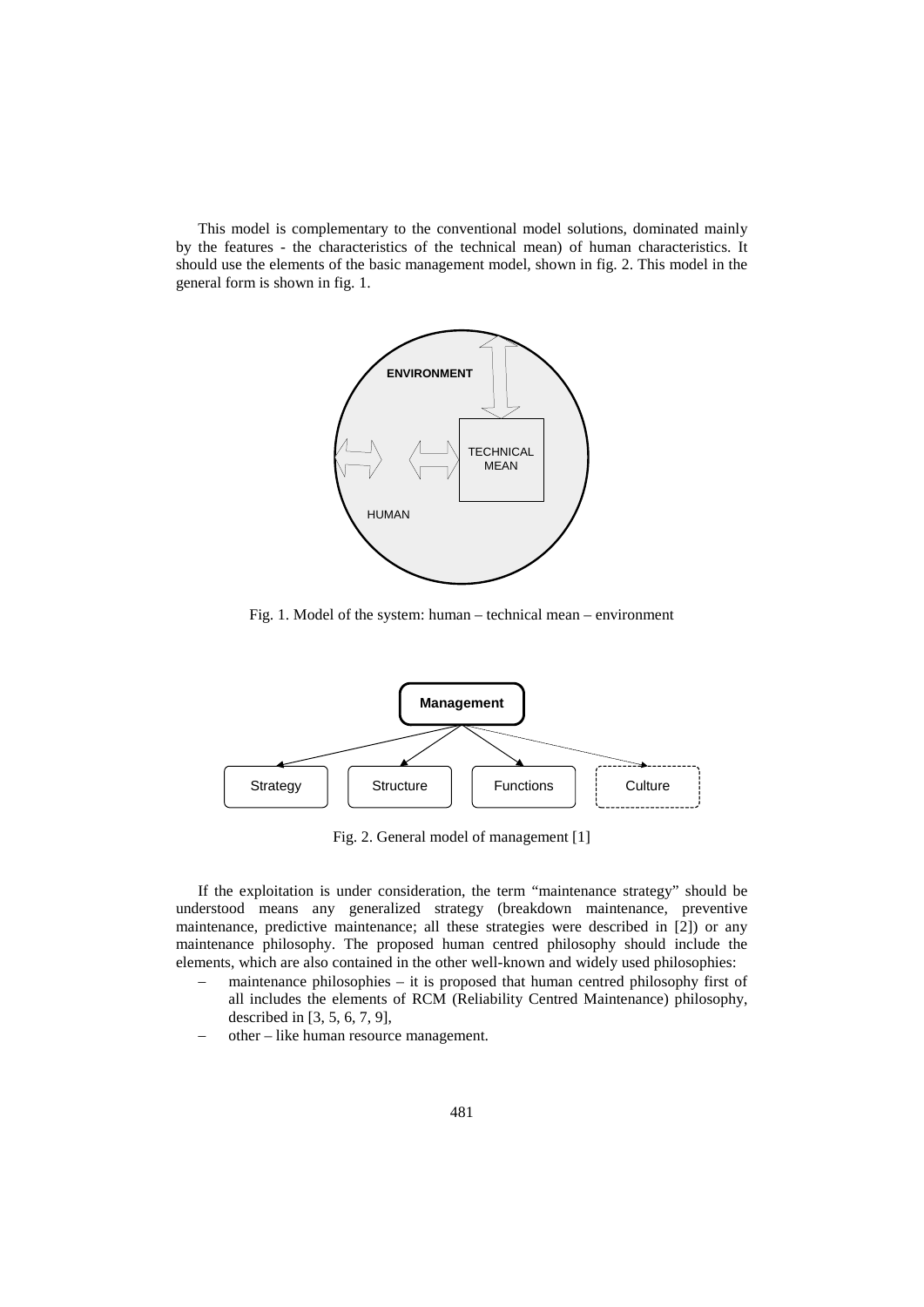

Fig. 3. DFD (ang. Data Flow Diagram) model of the feature of the system: human – technical mean – environment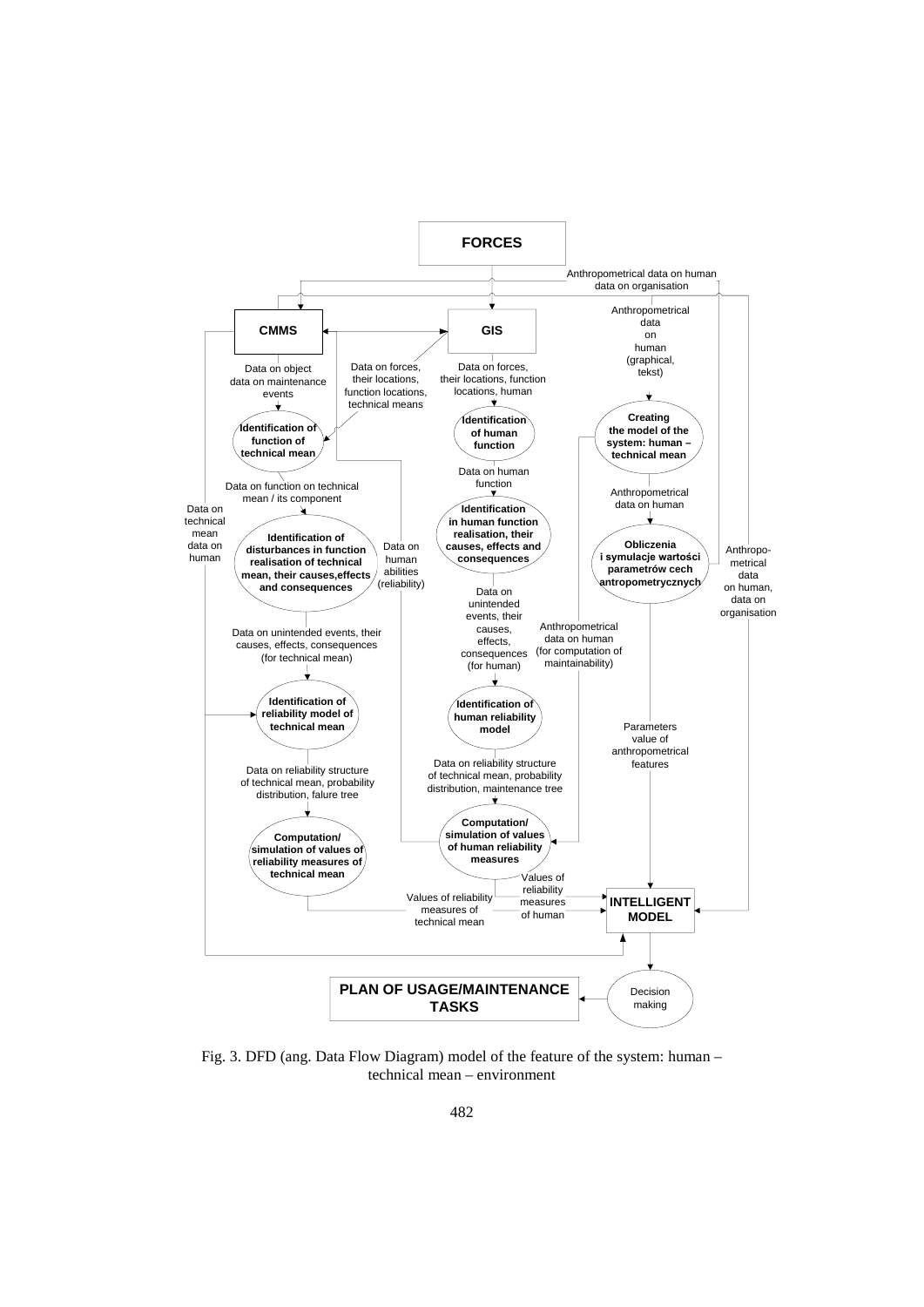The proposed model of the selected features of the system: man - technical mean environment, presented as a DFD diagram (Fig. 3) includes a collection of data and information, as well as a sequence of processing steps. It is possible to distinguish the following steps:

− **identification of environment of the system: human — technical mean** — in accordance with the proposed modeling conception, this task will consist of indication of influences (forces) on technical mean / its components and influences on the human. Forces will result from appearing selected maintenance conditions in technical mean environment. These conditions can be a result of human (user and maintainer) activity or human environment. Influences are assigned to geographical locations in which they are appearing and are connected with exploited technical means and with users and maintainers on which the forces has an influence. Modeling these forces, which are appearing around technical means and people can take place based on map models, implemented in GIS (Geographic Information System) system. Every layer of GIS model as a component of model supporting the planning and execution of exploitation tasks, in accordance with human centred philosophy includes an information recorded by the use of the following models: spot (examples: bus stops/parkings, trees, traffic signs), linear (examples: installations of different type, roads etc.) and field (examples: mining damages, temperature, humidity of air, solar radiation, wind, fog, storm, rain / snow/ [hailstorm,](http://hailstorm.flood.an/) flood, an earthquake, the drought). In case of applying the GIS model, for purposes of description of mobile technical means, the examples of objects contributing to appearing forces on object can be: traffic signs (speed limit, values announcing threats, on which driver of vehicle on road is deciding on change of parameters dynamic vehicles), buildings, green (their localization influences meteorological parameters wind), bus stops/parkings (their appearing is contributing change of values parameters describing conditions transport- stop of the vehicle). In accordance of the proposed model conception, to the particular forces special attributes will be assigned - they will be values or sets of values of sizes, being characteristic rank, in which the force affects environment. Details about forces exerting influence on technical mean / its components and influences on human will let for outlining areas in frames of one special layer, in which technical mean / human is carrying peculiar functions out (according to RCM methodology in description of function details about forces will constitute operating context as the element of description of functions of technical mean / human functions). The GIS model with separated layers was introduced on Fig. 4,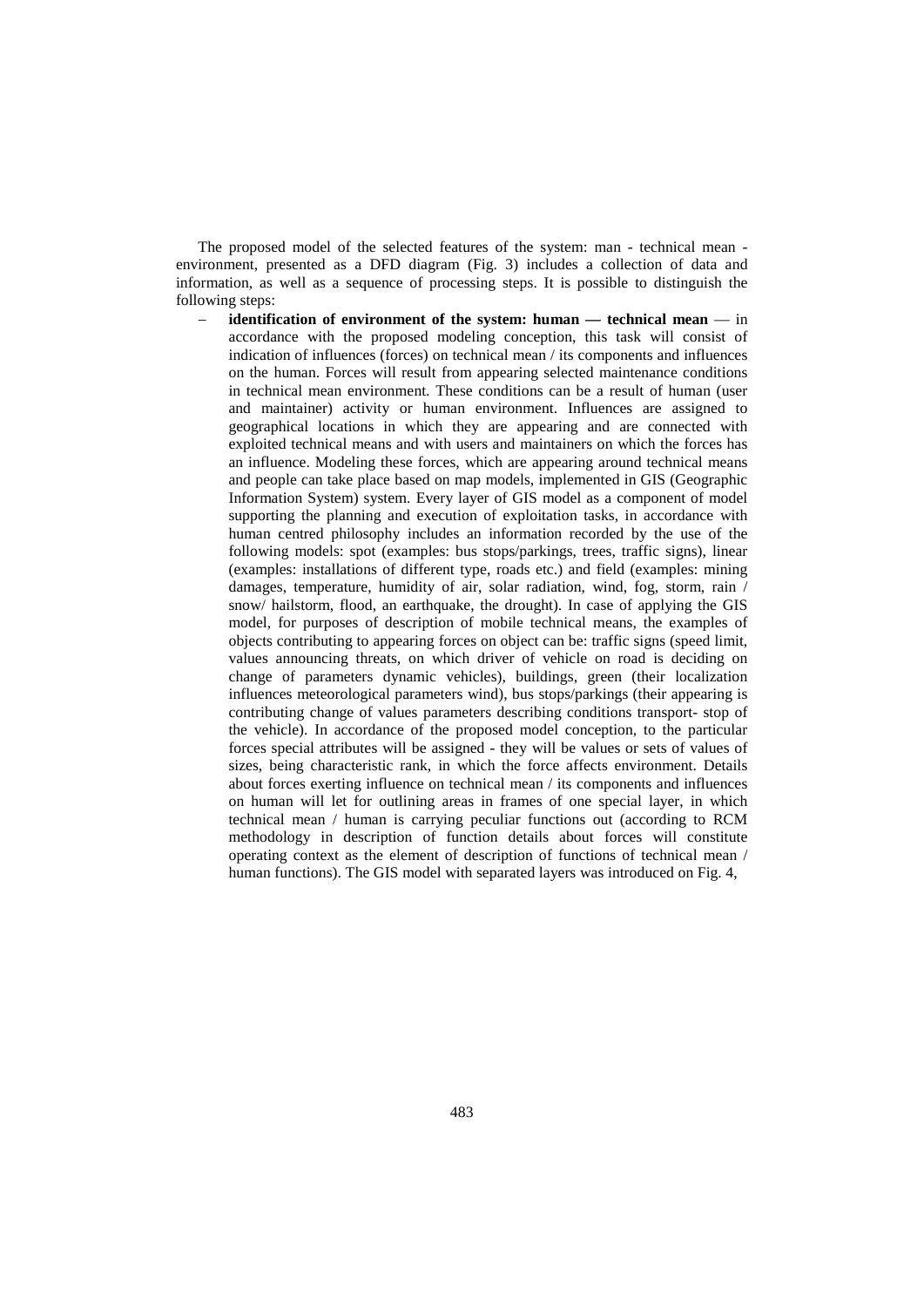

Fig. 4. Layers of proposed GIS model:

WA1 – layer "Roads", WA2 – layer "Workshops" (where:  $W1...W4$  – elementary workshops),  $WA3 - layer$ , Workers" (where:  $U11...UNM - users$   $(1...M)$  assigned to 1…N workshops and O11…UNM – maintainers (1…M) assigned do 1…N workshops, WA4, WA5 - layers "Forces", WA6 - layer "Technical means", WA7 - layer "Function of human" (where: FUT1…FUT4 – functions realized by human), WA8 – layer "Function of technical means" (where: FUL1…FUL4 – functions realized by technical means).

identification of technical mean — this task will consist in indicating technical mean / its component based on its individual and group model. Specific properties are assigned to particular components of models. The examples of such models were shown on figures: 5 and 6.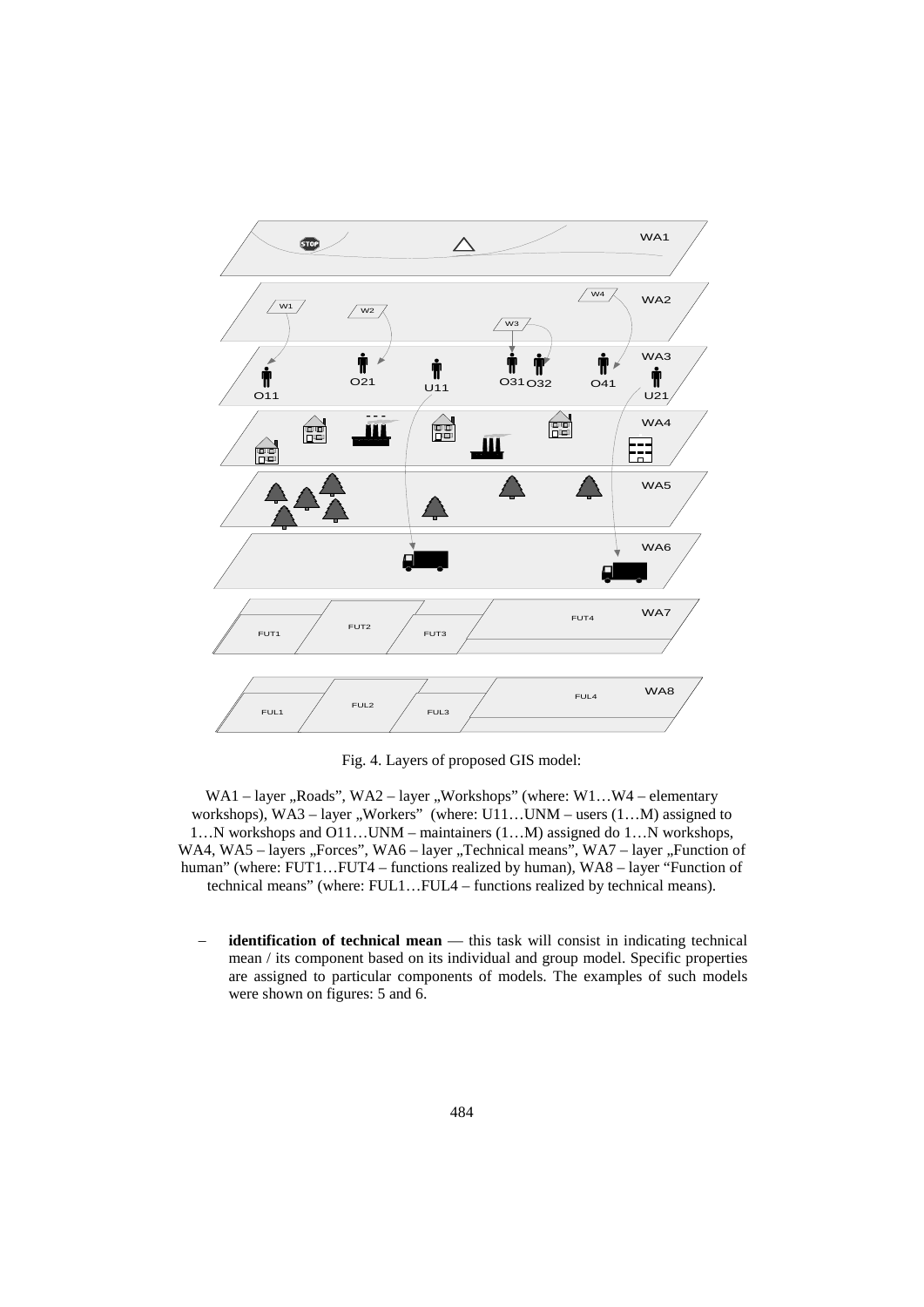

Fig. 5. Individual model of technical mean



Fig. 6. Group model for technical means of the selected class

**human identification** — a conception of 'virtual human', proposed a component of model of the features: human – technical mean – environment, whose behaviour (ways of thinking and acting) will be the object of analyses, proposed with the use of this model and aiming at developing scenarios of the plan of the using and maintenance tasks requires identification of the human — participants in the plans of tasks. Thus, elaborating of a list of 'candidates' to perform the task (using models of individual person) is necessary. Further elaborating of a list of working teams (teams indicated by organizational solutions — mechanics, electrics etc., indicated by specific features of the workers) by using group models is needed. It is also necessary to assign specific attributes to them – data, information and knowledge about their characteristics: anthropometric, sensory, physiological and psychological. Model of individual human is shown in Figure 7, while a model of human group is shown by Figure 8,



Fig. 7. Model of individual human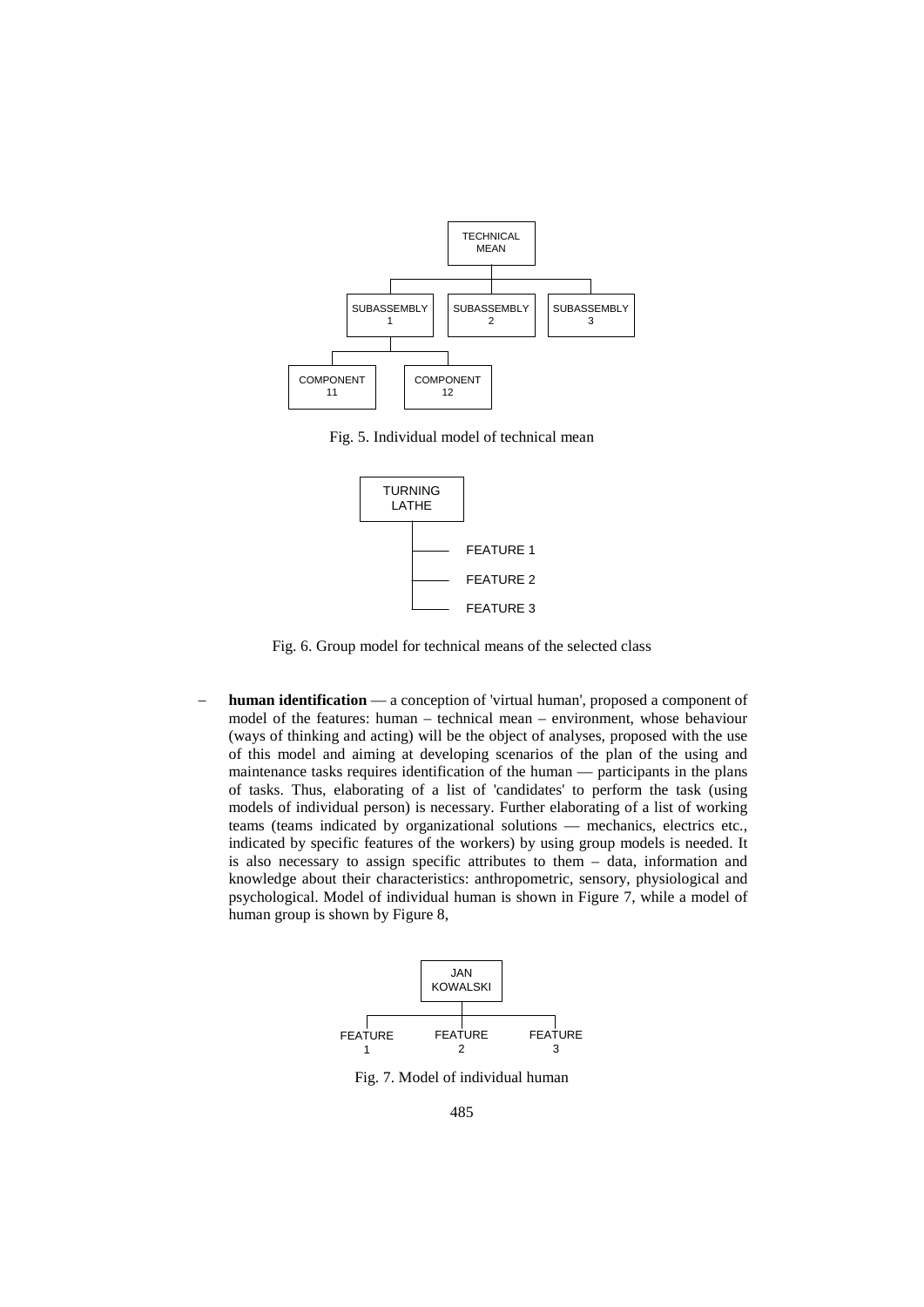

Fig. 8. Model of human group.

− **identification of functions of the system: human — technical mean** – at this stage on the basis of data on forces, existing in the environment of the system: human — technical mean, using elaborated model it is possible to indicate functions performed by a human and technical mean/its component. The term used to describe every function should comprise: object, verb and standard of performance (expressed as amount a where possible) [7]. Standard of performance included in the name of the function should describe the level of demands for the owner/operator of technical mean in a given operational context. Operational context is a description of conditions in that a specific technical mean is operated. An example of the function of mobile technical objects is shown in the Table 1.

Tab. 1. An example of the function of mobile technical means

| The function of mobile technical mean                                                   |  |
|-----------------------------------------------------------------------------------------|--|
| Transporting a large number of passengers in a heavy traffic on slippery road in winter |  |

Indicating every function in accordance with the proposed conception of model of the features of the system: human – technical mean – environment will be performed using expert system models. Connection between functions and objects/their components (data of them should be recorded in CMMS class system) and maps (being components of GIS system) is shown in Figure 9,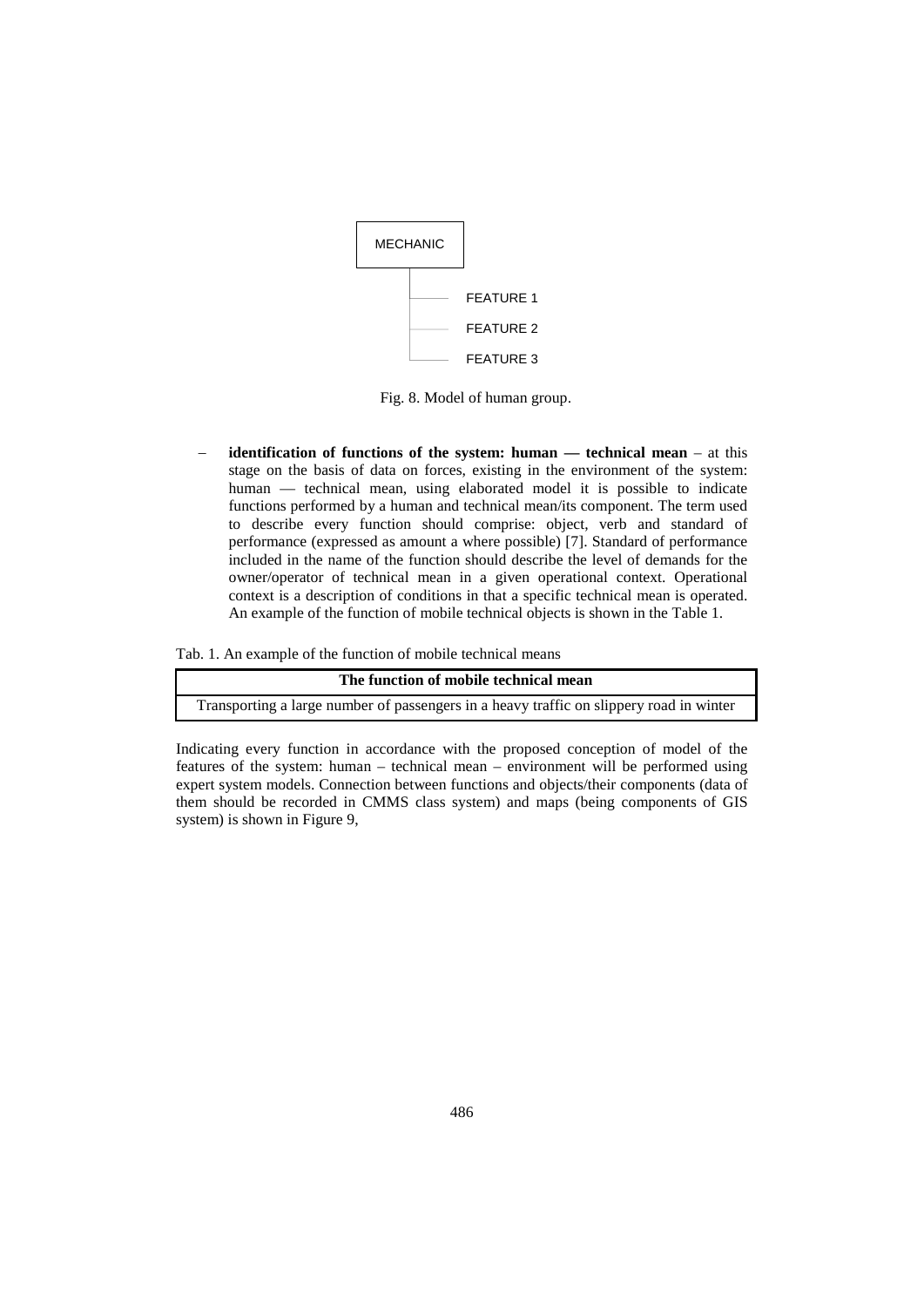

Fig. 9. Connection between functions with object/their components (CMMS) and layers of maps (GIS)

- − **identification of exploitation events, resulting from functions performed by technical mean and functions assigned to a human** — at this stage disturbances in function performance (functional errors) and their causes, results and consequences should be indicated. All causes of damages comprise three basic groups [3]:
- causes resulting from falling the capacities of technical object below optimal performance (aging, damages resulting from inaccurate or lack of lubrication, dirt, decomposition, human errors influencing on capacity limitation),
- causes resulting from reaching optimal performance on the level outreaching primary capacities (deliberative overloads, non-deliberative overloads, sudden not planned overloads, processed materials or packaging materials)
- causes resulting from lack of possibility of technical mean performance which is demanded from the start.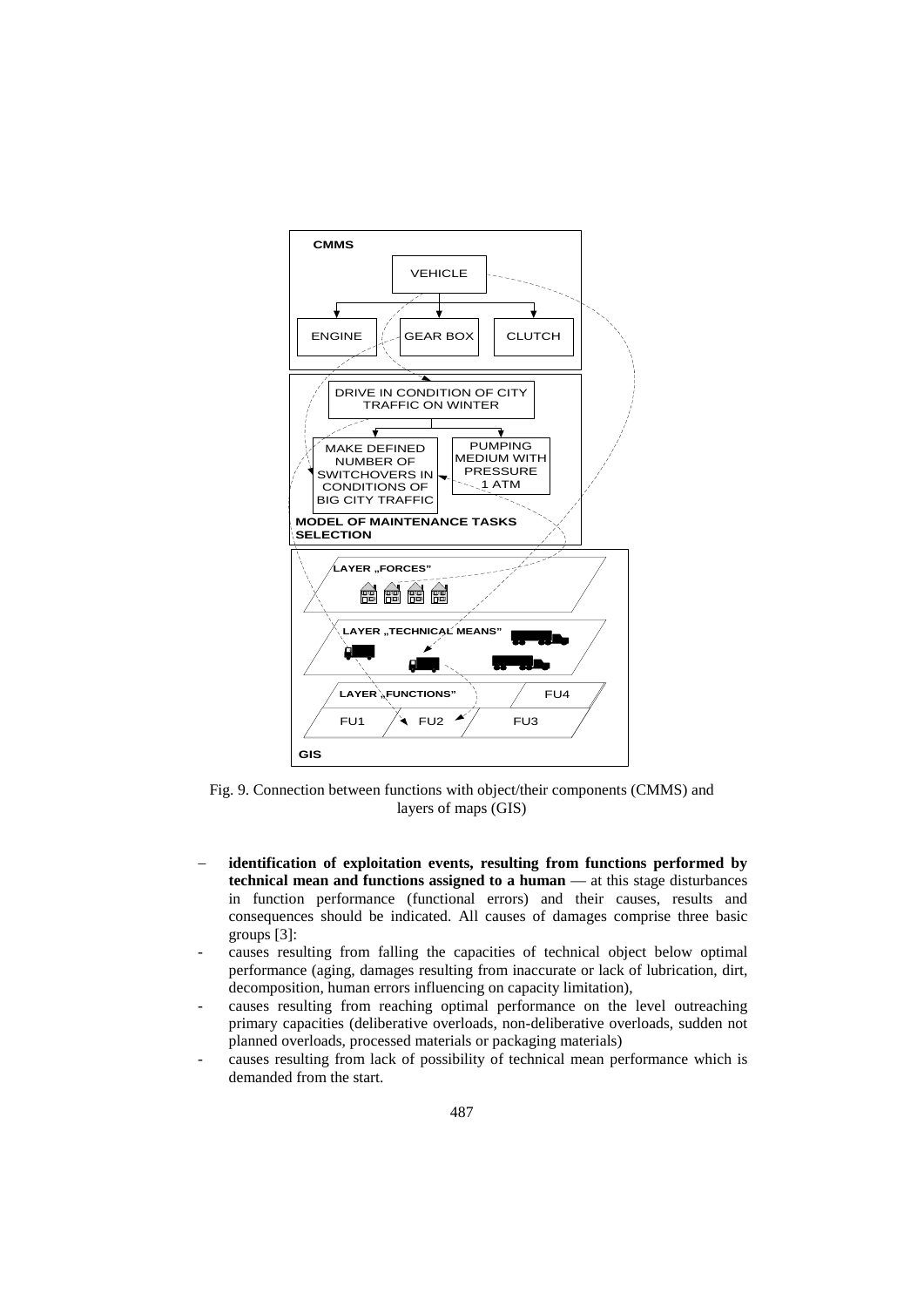Among causes of disturbances there are some, that are a result of decisions and actions of human (user and operator). Four groups of factors influencing human errors can be identified [3]:

- anthropometric factors,
- sensoric factors,
- physiological factors.
- psychological factors.

Consequences of damages are [3]:

- consequences connected with safety and environment protection,
- operational consequences (influencing on effectiveness, quality of the product, customer service, costs of operation. costs of repair),
- non-operational consequences (eg, hidden damages).
- − **identification of model of technical mean reliability and human reliability model, and calculations and simulations of reliability measures**— at this stage the activities should rely on a creation of a complex model (analytic or simulation one), which allows estimation of the reliability values for both the technical means and human. The model will consist of: reliability block diagrams, being a practical representation of reliability structures of technical means and failures trees, being as well models of events occurring while functioning of the technical means as models resulted from human contact with the technical mean. The component of model should also be models and methods for assessing human capabilities, functioning in the system: man - technical mean. It is also possible to distinguish [4, 8]:
- Rasmussen models.
- $S R$  (ang. Stimulus Response) models,
- THERP (ang. Technique for Human Error Rate Prediction) method,
- HRC (ang. Human Cognitive Reliability) method.
- − **elaborating of human anthropometric features model** this model (being a component of a complex system: human – technical mean – environment) will be a result of the need of taking into account the presence (in the process of technical means exploitation) of:
- users of technical means exploited technical means performs functions that are result of real needs of the user (including conditions of human/technical mean cooperation). It can be a cause of high repair costs. That's why optimization including criteria such as costs — measures of adjusting human to work conditions is necessary,
- operators of technical means at the stage of indicating maintenance tasks to be performed prior to it a thorough analyses of needs, limitations, capabilities, dangers etc. of the operator is needed. It should be performed by calculating time of services / repairs on the basis of the maintainer's behavior in his/her work conditions.

Consequently described model (comprising human anthropometric feature model) should facilitate following actions:

selection of maintenance tasks on the basis of functions performed by technical mean, elaborated after considering user's needs, which are reflected by his/her adjusting to the workplace (positions in an operating system),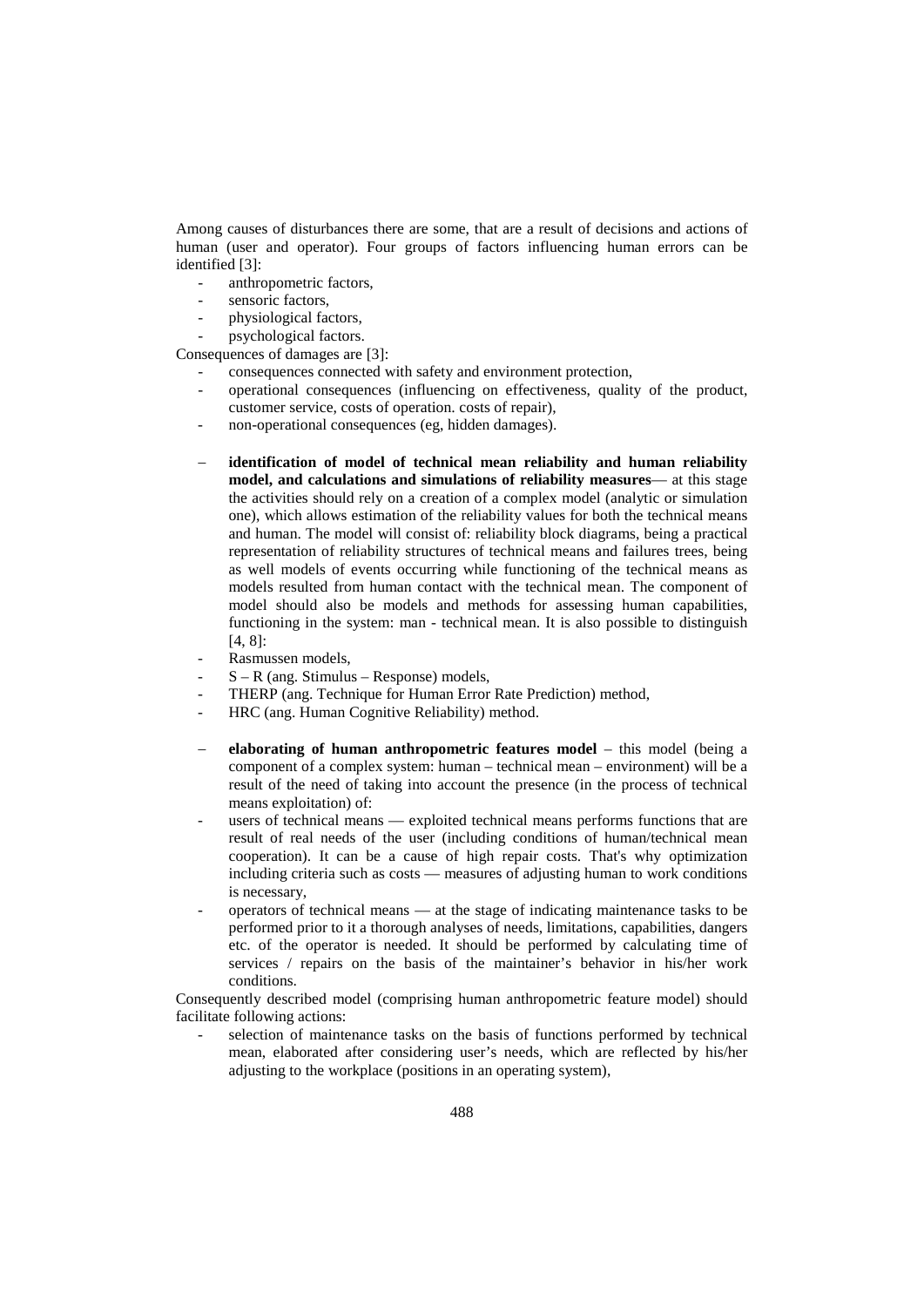- choice of maintenance tasks — repair tasks on the basis of maintainer's needs — a methodological solution that is discussed should contribute in minimalizing of maintenance time of technical mean on the one hand and to shaping human technical mean relationship on the other.

Among upper mentioned relationships it can be specify ones, which can have character of somatic relation and ones, that can have character of sensory relationship. Somatic relations are realized by system of organ of human motion. The examples of somatic relations are: limbs ranges, forces exerted by limbs, load of motion organ. For avoidance of failure occurrence, that is result of mismatching of position of human (maintainers) motion organs to workstation space, established by technical mean and elements of maintenance infrastructure, that are situated one to another, result of lack of possibility of access to used / maintained elements or lack of possibilities of their movement or movement of tools in workspace (all these lacks are consequence of an inadequate shape and location of elements subjected to maintenance) it is necessary- to perform analysis of influencing of incorrectly shaped somatic relationship to usage / maintenance process. For example non ergonomical shape and location of elements of maintained technical means can cause performance of maintenance tasks in forced body position, being loading for worker and therefore it may increase a risk of making fault or achievement of inadequate quality – of performed activity. Performing above-mentioned analysis is also purposeful because of existing need of assessment of maintenance time and also cost of maintenance performance. Therefore, in accordance with the accepted original conception of the model, graphical data representing a model of human anthropometric characteristics will be passed for the purpose of calculating of technical means maintainability with the use of reliability models. Sensory relationship are realized by the use of system of sensory organs and concerns human reaction to stimuli from technical object. An example can be field of view, noise, vibration etc. In this context it is purposeful to perform reliability analyses. These analyses can be performed from the point of view of an ability of human identification of signals, generated by technical mean and from the point of view of existing need of shaping correctness of relationship: man — machine. These relations should be shaped in early step of designing (on the stage of creating conception) and they can be used on the step of maintenance of technical mean. An example may be shaping man — machine relationship, where human realizes identification of technical state with the use of organoleptic method in conditions of the realization of predictive maintenance strategy. In every case it becomes reasonable to perform simulation of tasks, done by human. The necessity of the realization of above — mentioned assumption of ergonomical designing of shape and location of elements of technical systems justifies a use of CAD environment. A use of selected tools of CAD class system should enable to perform simulation analyses in virtual work environment. These analyses by the use of computer models will reflect relationship in human engineering model. CAD will also enables to perform ergonomical analyses and let to optimally adapt maintenance conditions for technical mean (resulted from the accepted maintenance technology, maintenance infrastructure etc.) to predisposition of worker having specified anthropometrical features.

− **model for decision making on the selection of usage and maintenance tasks** this model will be used for the indication of the most optimal plan of proactive and alternative tasks. This indication will be made on the basis of sizes, such as time and cost of performing the tasks, availability and other indicators of the measurement of as well technical mean and human as their environment (the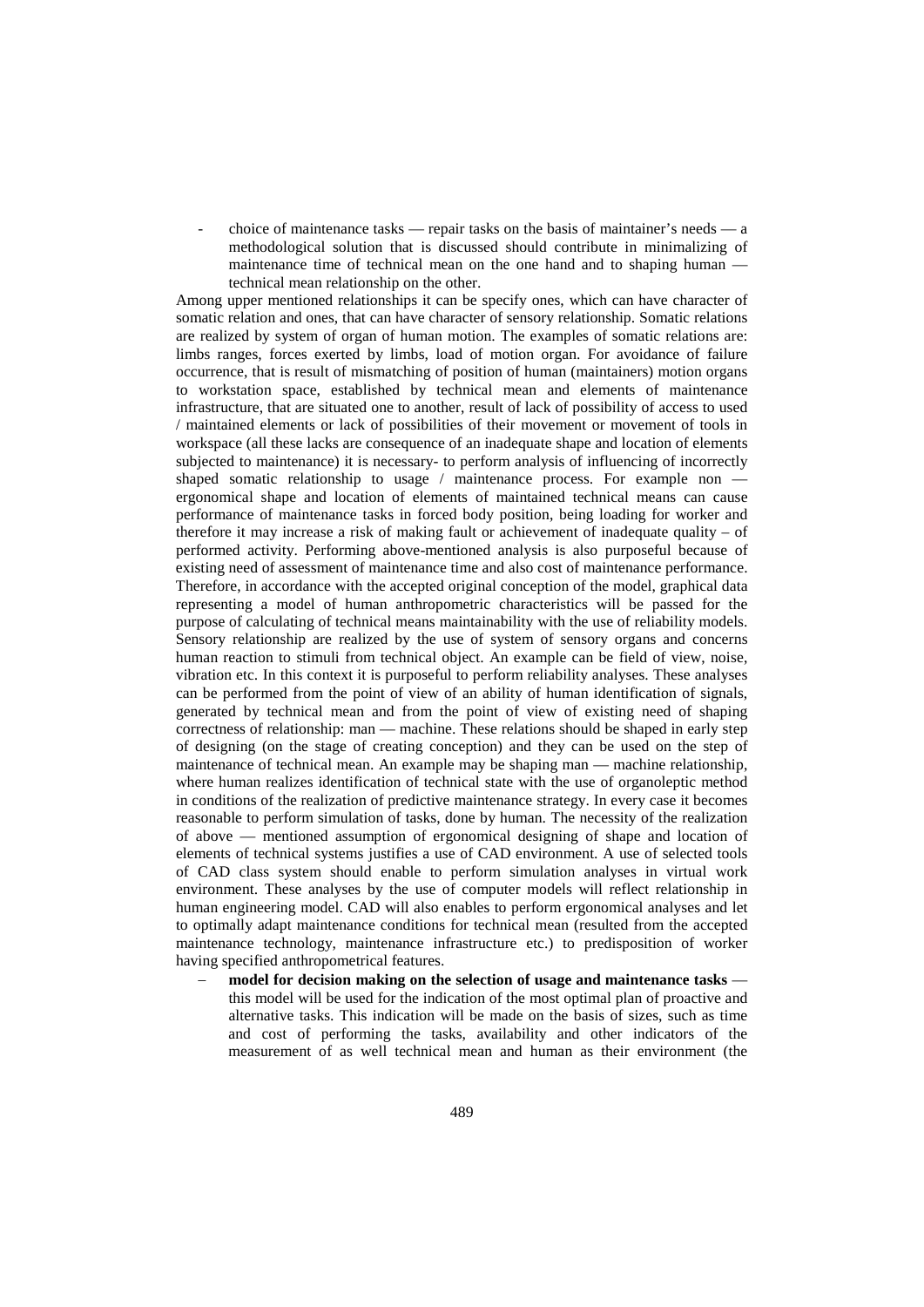organization). The base are calculations and simulations conducted on the basis of the following data:

- data on the interactions on technical means and people (users and maintainers),
- data on the technical means / their components under operation and maintenance (code, name of the technical mean/ its component, technical specifications etc.).
- data on people users and maintainers (code, name and surname of the person, master data, data on characteristics: anthropometric, sensory, physiological and psychological,
- data on the functions of technical means,
- data on maintenance events unintended (type of event, cause, effect and consequence of event) and intended (type of event: repair, overhaul, inspection etc.),
- data on the reliability of technical means (including measures: characteristics: reliability, maintainability, mean time between the failures, time of waiting for the maintenance, time of maintenance, availability, unit costs of materials, tools, workers, other etc.).

At the stage of planning usage and maintenance tasks it is expected to be used the following methods from the RCM analysis:

- Ouestions Yes/No,
- Criticality Factors,
- Failure Effect Categorization,
- Maintenance Task Selection,
- Failure Mode and Effect Analysis FMEA.

FMEA method will be used for answering the following questions of RCM analysis: what causes an occurrence of every failure and what is going on when the failure will occur ? FMEA performance enables to identify causes and effects of failures that can influence incorrectness in functioning of technical mean. This method will use RPN priority number and criticality analysis.

### **3. Specification of the possibilities and needs to use the described model**

The objectives of the organization, achieved by ensuring its effectiveness and efficiency of its processes and systems efficiency will be conditioned by the effectiveness of the organisation responsiveness to the needs, possibilities and limitations of human, as well as threats in man - technical mean relationship. Examples of situations that constitute this issue and are present currently or in the near future, or may occur can be distinguished:

- need to exploit machines, devices and systems on-the-job by more and more old persons: it is a result of increasing the retirement age among others (both in Poland, as well as other countries of Europe),
- need to keep required durability and reliability of technical means (on consequence reduction of costs of their use), which are exposed to acts of vandalism, commited by people of different age, personality, culture etc. (for example destruction of the toys by the children, demolition of components of city-buses by passengers or of accessories of football stadiums by football hooligans etc.),
- permanent need of the improvement the standard of living of the disabled persons, requiring adaptation of environment in which they live to their psychophysical features.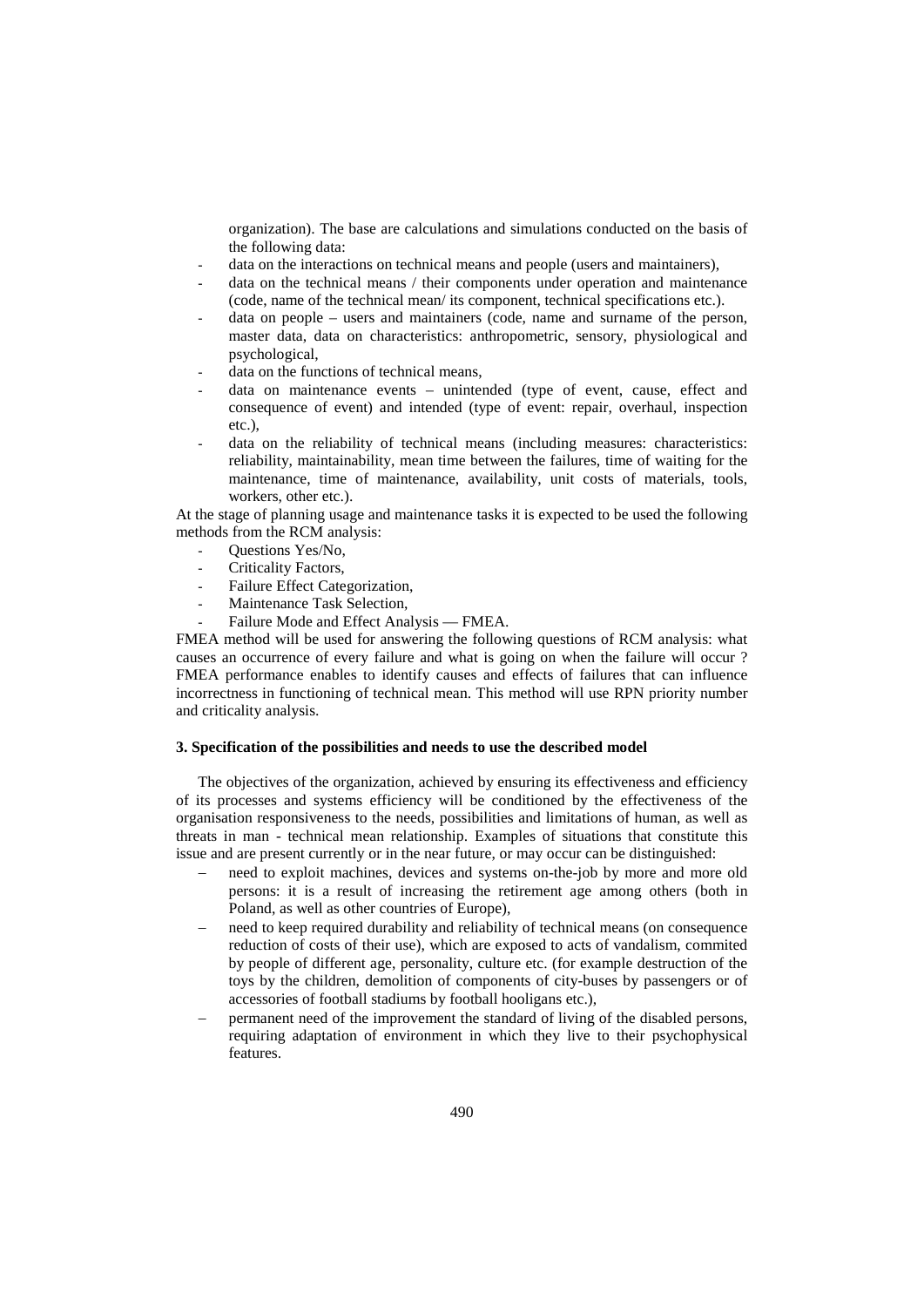Application of the described model of the features of the system: man - technical mean environment in maintenance management of technical means will also be possible in the following areas of human activity:

- − planning and realisation of maintenance and repairs the developed model of the selected features of the system: human – technical mean – environment will enable to indicate maintenance tasks to realisation, as effect of three general maintenance strategies: breakdown (emergency, critical) maintenance, preventive maintenance and predictive maintenance on the grounds of the optimization of the system: human –technical mean – environment, optimization of maintenance structures, control of maintenance organisation (on the grounds of measures of organisation and human assessment), improvement of effectiveness and efficiency in maintenance organisation, selection of methods and techniques of technical diagnostics for selected locations (for the sake of a need of realisation of predictive maintenance strategy),
- matching of human body to perform maintenance tasks taking into considerations his features: anthropometrical, sensors, physiological and psychological,
- matching of selected elements of workshop equipment (tools, machines and devices used for repairs and maintenance, roads for transport) to human body,
- analysis of crisis situations (existence of accidents, failures, catastrophes),
- assurance of human and technical systems safety (including an influencing reliability and durability of technical means with taking into consideration cultural features of users and maintainters,
- maintenance inventory and tools management,
- an improvement of technical means maintainability.

### **4. Conclusions**

The proposed original human centred philosophy responds to the need to "defend the interests" of individual participants in the system: human – technical mean – environment, including the need to take account needs, possibilities and limitations of human, as well as risks inhuman - technical mean relationship in the planning and execution of tasks. The continuous acquisition of new knowledge both about the technical mean and of human shall arrange to obtain properties of the model of the system: human – technical mean – environment setting a level of detail sufficient to rationally plan the job in manufacturing or ancillary in the organization, while properly treating the of human participation in the system under consideration. It will contribute simultaneously to make a significant step towards the humanization of work, carried out in the company. Due to knowledge about organization and taking into account the presence of 'virtual human' attributed with anthropometric, sensory, physiological and psychological characteristics, assessing the relevance of human with varying degrees of ability, age, nationality, culture, personality etc. to assigned maintenance task will be possible. Such a broad possibilities of the proposed model will ensure that it is possible to use them in an extremely wide range. It is also assumed that the development and verification of this model for using and maintenance management of technical means will be an inspiration for authors of similar solutions, supporting activities in other (non – maintenance) areas of the human activity.

Innovativeness of the proposed model results from the use of resources of knowledge from different fields of knowledge on human. It is a consequence of the association of a variety of commonly used or new supporting methods and techniques. An example in this